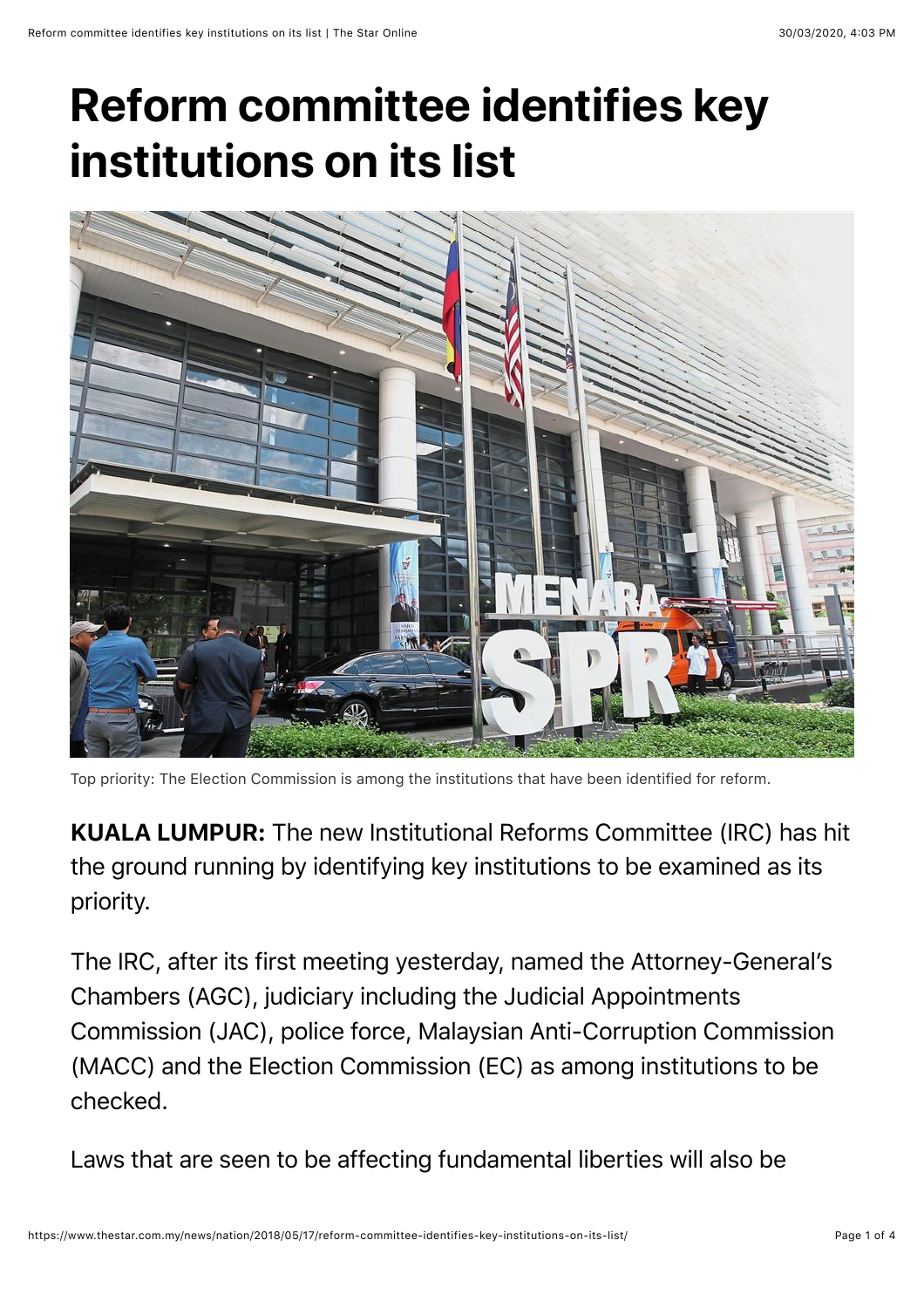studied, such as the Anti-Fake News Act, Printing Presses and Publications Act and certain aspects of the Official Secrets Act which prevent truths from emerging.

"Our key institutions have suffered a crisis of public confidence and an erosion of independence and the rule of law.

"What we have to do will be this: to inquire into, examine the present state of key institutions to identify shortcomings and problem areas.

"We also want to examine adequacy on checks and balances to ensure independence of these institutions," said IRC chairman, retired Court of Appeal judge and former Suhakam commissioner Datuk K.C. Vohrah (*pic*) in a press conference at Ilham Tower here yesterday.



https://www.thestar.com.my/news/nation/2018/05/17/reform-committee-identifies-key-institutions-on-its-list/ Page 2 of 4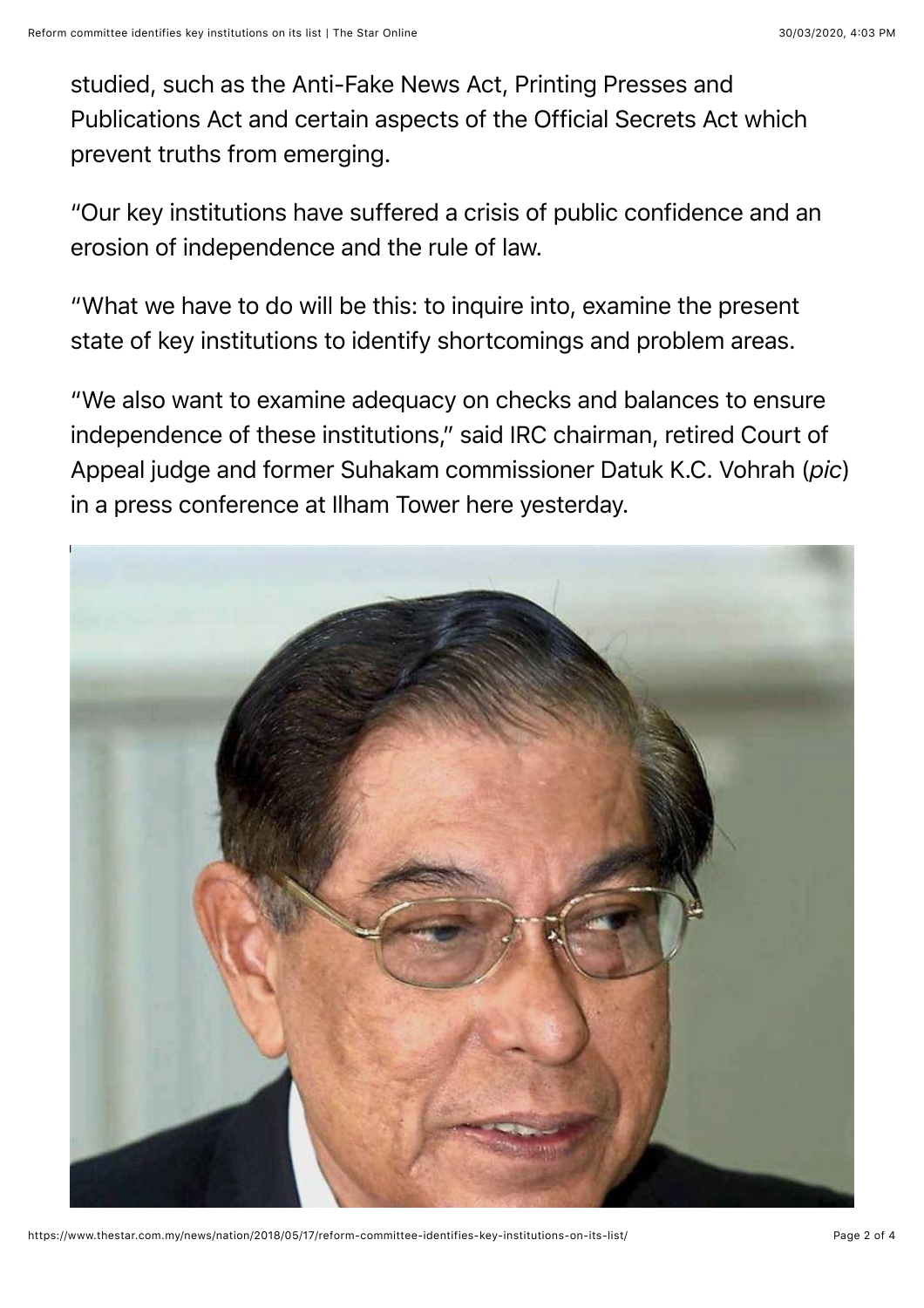

He said the IRC will also study all laws that are not in accord with the rule of law and then make recommendations to the Pakatan Harapan-led government through the Team of Eminent Persons (TEP) by the deadline in July.

The other IRC members are Hakam president Datuk Ambiga Sreenevasan, retired Court of Appeal judge and Suhakam commissioner Datuk Mah Weng Kwai, National Patriots Association president Brig Jen (Rtd) Datuk Mohamed Arshad Raji and Tunku Abdul Rahman Professor of Law at Universiti Malaya Datuk Dr Shad Saleem Faruqi.

While some changes may require a constitutional amendment and a nod from two-thirds of the Dewan Rakyat, others may not, for example changes to Parliament's Standing Orders or who heads the Public Accounts Committee.

Vohrah added that they would study the reluctance to setting up an Independent Police Complaints and Misconduct Commission.